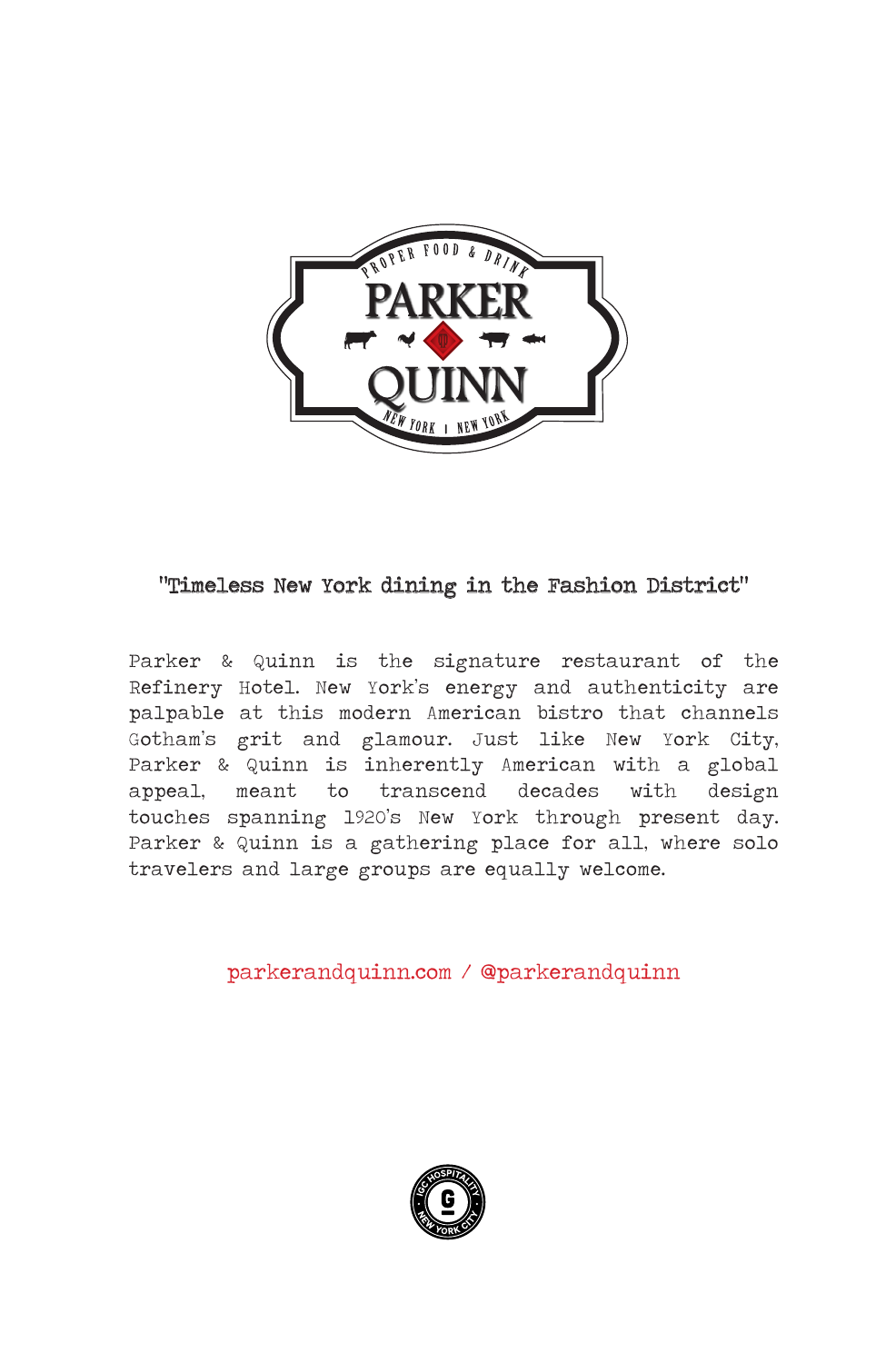# Cocktails

| THYME SQUARE                                                         | 16 |
|----------------------------------------------------------------------|----|
| tito's vodka / raspberry / rosemary / thyme / lemon / soda           |    |
| STOP AND SMELL THE ROSES                                             | 17 |
| grey goose vodka / prosecco / strawberry / rockey's punch /          |    |
| rose petal infused bianco vermouth                                   |    |
| RAISE YOUR GLASS                                                     | 16 |
| gin lane victoria pink gin / cucumber / lime                         |    |
| USUAL SUSPECTS                                                       | 17 |
| coconut cartel rum / coconut water / pineapple / lime                |    |
| <b>BUSY BEE</b>                                                      | 16 |
| cazadores tequila / basil infused honey / lime / salt                |    |
| <b>HEAT WAVE</b>                                                     | 17 |
| ghost pepper tequila / blackberry / lime / shishito pepper / tajin   |    |
| SMOKE SCREEN                                                         | 17 |
| ilegal mezcal / aperol / lemon / demerara / rhubarb bitters / orange |    |
| SUMMER WIND                                                          | 16 |
| sagamore rye / peach / lemon                                         |    |
| THE CITY IS MINE                                                     | 17 |

great jones bourbon / angostura bitters / lime / mint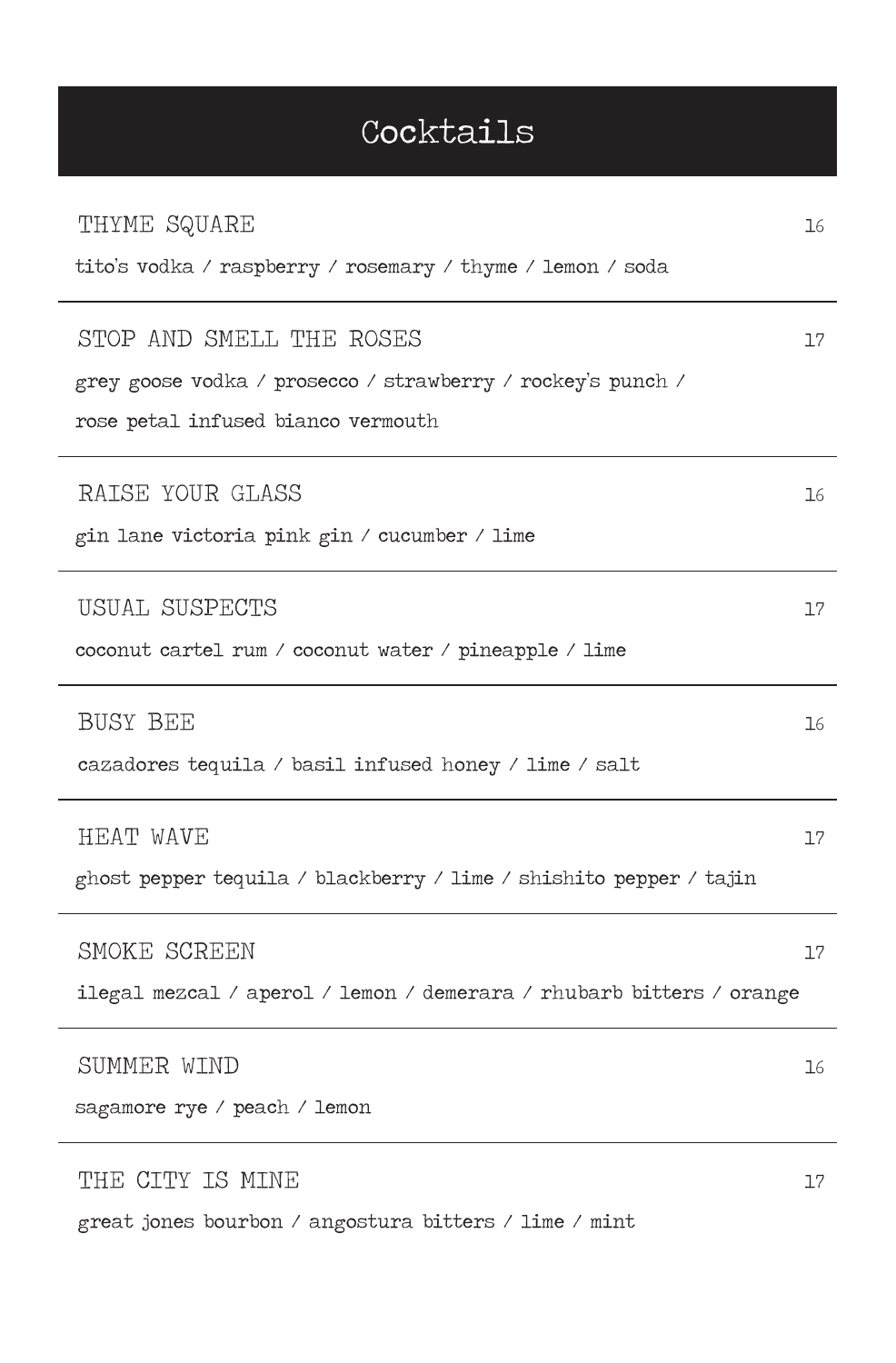# Cocktails

| the classics                                                                 |    |
|------------------------------------------------------------------------------|----|
| OLD FASHIONED<br>angels envy bourbon / orange & angostura bitters / demerara | 77 |
| MANHATTAN<br>hudson bourbon / sweet vermouth / bitters                       | 77 |
| SAZERAC<br>sazerac rye / peychauds bitters / absinthe                        | 76 |
| NEGRONI<br>bombay gin, sweet vermouth, campari                               | 16 |
| PALOMA<br>aldez blanco tequila / grapefruit soda / lime                      | 16 |
| DAIQUIRI<br>bacardi / lime / demerara                                        | 16 |

# mocktails

CUCUMBER SODA

GINGER BEER

GRAPEFRUIT SODA

BLACKBERRY LIME SPRITZ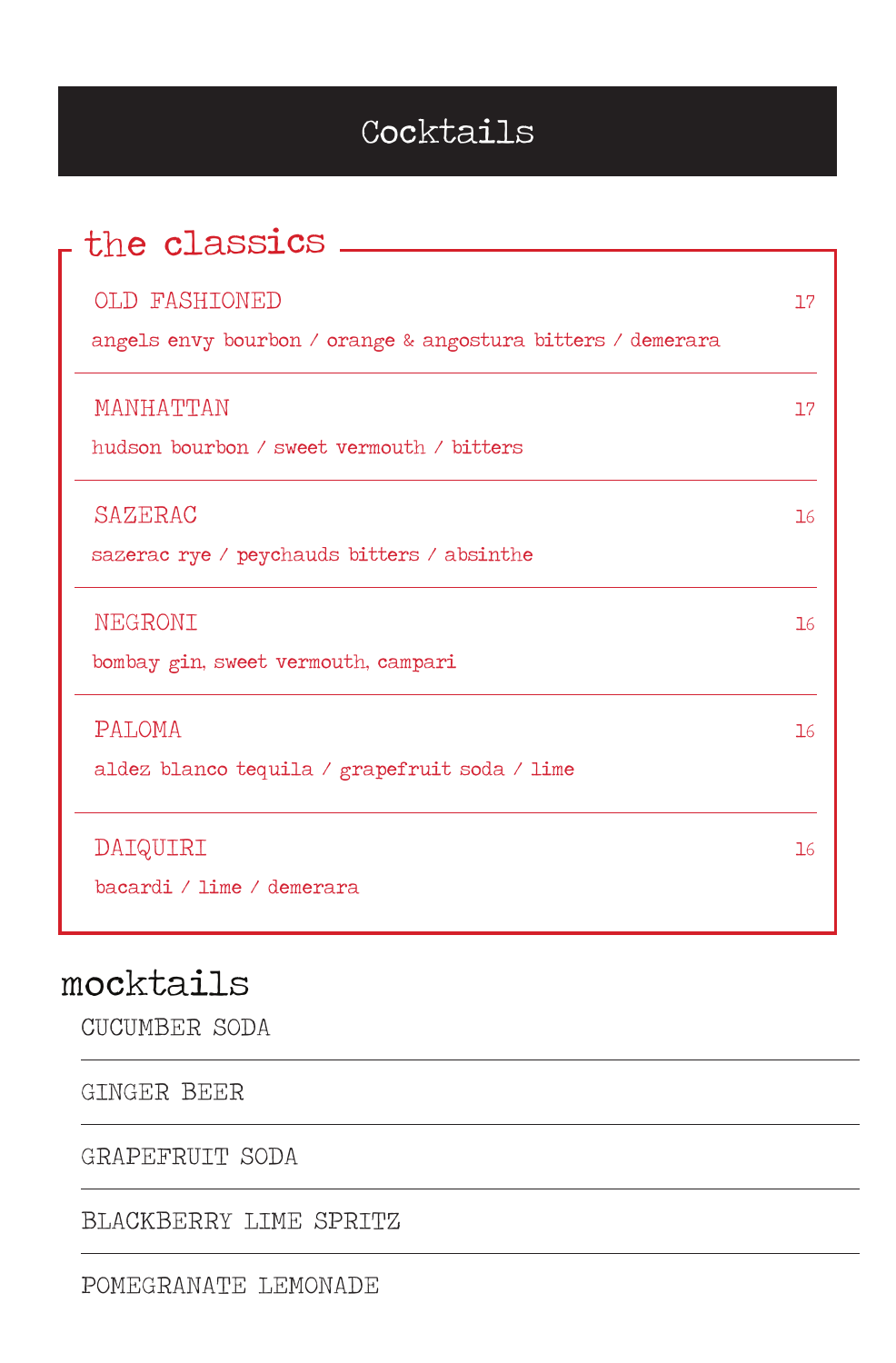# Beer & Wine

# Beer from a Tap

| MODELO - Mexico - Pilsner (4.4%)                      | 8 |
|-------------------------------------------------------|---|
| FIVE BOROUGHS TINY JUICY IPA - NY - IPA (4.2%)        | 9 |
| SAM ADAMS SEASONAL                                    | 9 |
| BLUE POINT TOASTED - Patchhogue, NY - Lager (5.5%)    | 8 |
| GOOSE ISLAND - Chicago, IL - IPA (5.9%)               | 9 |
| MONTAUK WAVE CHASER - Montauk, NY - IPA (6.4%)        | 9 |
| SIX POINT SWEET ACTION - NY - Pale Ale (5%)           | 9 |
| KONA BIG WAVE GOLDEN ALE - Hawaii - Blonde Ale (4.4%) | 9 |
| GUINNESS - Dublin, Ireland- Stout (4.2%)              | 9 |
| STELLA - Belgium - Pilsner (4.8%)                     | 9 |

### Beer in Bottles & Cans

| AMSTEL LIGHT - The Netherlands - European Light Lager (3.5%)              | 7 |
|---------------------------------------------------------------------------|---|
| BUDWEISER - St. Louis, MO - American Lager (5.0%)                         | 6 |
| BUD LIGHT - St. Louis, MO - American Light Lager (4.2%)                   | 6 |
| DOGFISH HEAD SEAQUENCH ALE - Delaware - Sour (fruited kettle sour) (4.9%) |   |
| 1911 CIDER (160z CAN) - Lafayette, NY - Hard Cider (5.5%)                 | Q |
| CORONA - Mexico - Lager - Lager (4.6%)                                    |   |
| N/A HEINEKEN O.O - Netherlands - Low Alcohol Beer (.05%)                  |   |

# Wines by the Glass state of the Glass state of the Glass of the state of the state of the  $g$ lass  $\prime$  bottle

| PROSECCO - le contesse, italy                 | 13 / 52 |
|-----------------------------------------------|---------|
| BRUT ROSÉ - lucian albrecht, france           | 16 / 64 |
| ROSE - le vieille ferme, france               | 15/60   |
| PINOT GRIGIO - lavis, italy                   | 14 / 56 |
| SAUVIGNON BLANC - domaine paul buisse, france | 16 / 64 |
| CHARDONNAY - boen, california                 | 17/68   |
| PINOT NOIR - elouan, oregon                   | 17/68   |
| CABERNET SAUVIGNON - parducci, california     | 16 / 64 |
| MALBEC RESERVE - trivento, argentina          | 15/60   |
|                                               |         |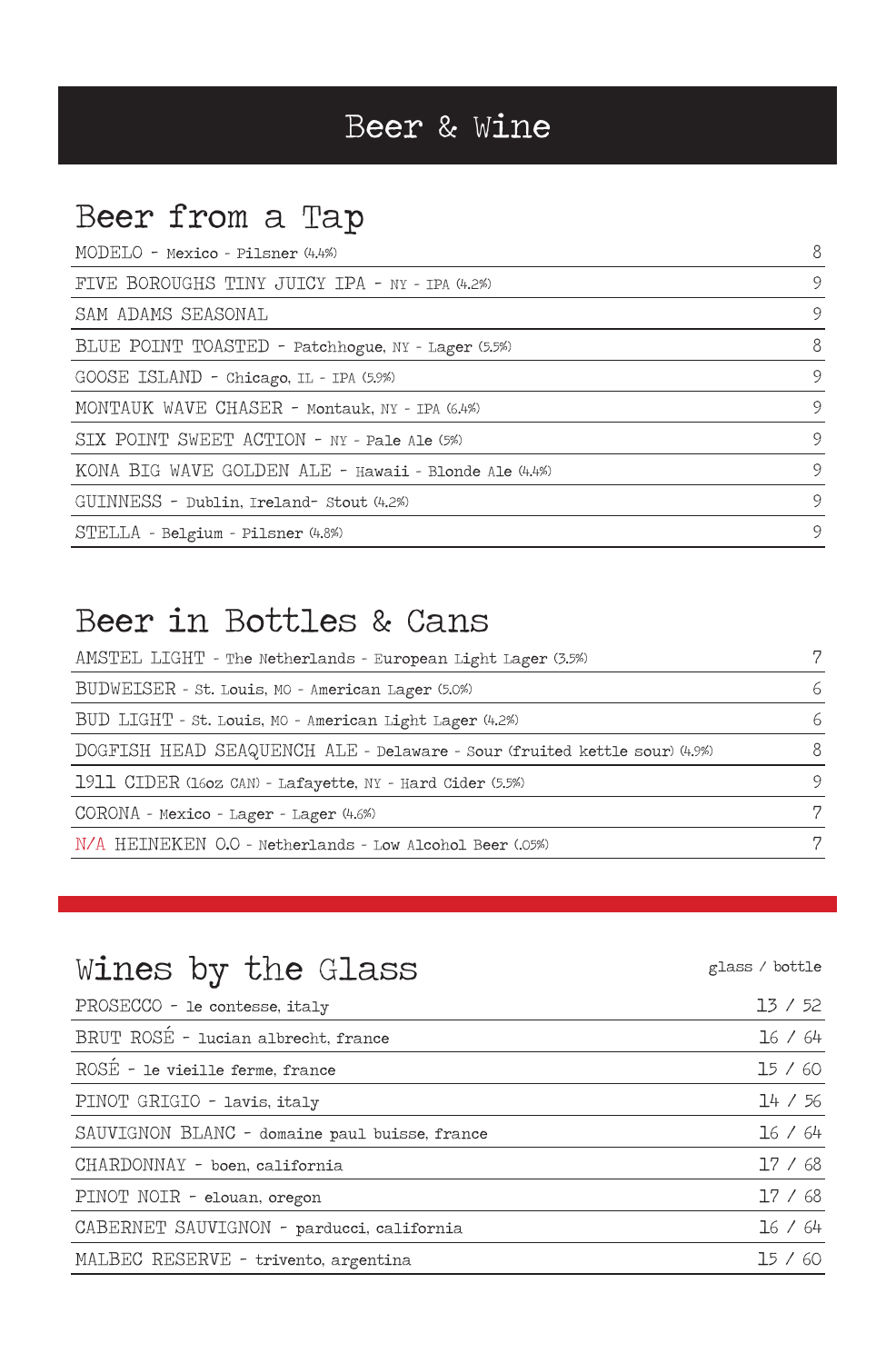# Wines by the Bottle

# Rosé

| CHATEAU DE BERNE - ROMANCE - COTES DE PROVENCE - FRANCE |  |
|---------------------------------------------------------|--|
| CHÂTEAU MINUTY - CÔTES DE PROVENCE - FRANCE             |  |
| BELLEGLOS BLANC - CA                                    |  |

# Sparkling

| PROSECCO STELLINA DI NOTTE - VENETO, ITALY              | 50  |
|---------------------------------------------------------|-----|
| BRUT CHAMPAGNE BANSHEE TEN-OF-CUPS - CALIFORNIA         | 70  |
| BRUT CHAMPAGNE LANSON - FRANCE                          | 95  |
| BRUT INSPIRATION 1818 BY BILLACART - FRANCE             | 105 |
| CHAMPAGNE HENRIOT 2008 - FRANCE                         | 180 |
| CHAMPAGNE - VEUVE CLIQUOT, YELLOW LABEL - REIMS, FRANCE | 225 |
| CHAMPAGNE DOM PERIGNON VINTAGE 2006 - CHAMPAGNE, FRANCE | 450 |

# White

| ALBARINO BURGANS, RÍAS BAIXAS 2020 - SPAIN               | 55 |
|----------------------------------------------------------|----|
| BORDEAUX BLANC CLARENDELLE - FRANCE                      | 75 |
| CHARDONNAY CHALK HILL WINERY 2019 - RUSSIAN RIVER VALLEY | 60 |
| CHARDONNAY ROBERT MONDAVI WINERY 2018 - NAPA VALLEY      | 80 |
| CHARDONNAY JORDAN 2016 - SONOMA, CA                      | 90 |
| SAUVIGNON BLANC UNSHACKLED BY THE PRISONER - CALIFORNIA  | 65 |
| SOAVE PIEROPAN - ITALY                                   | 70 |
| SANCERRE CUVÉE PIERRE ALEXANDRE - FRANCE                 | 80 |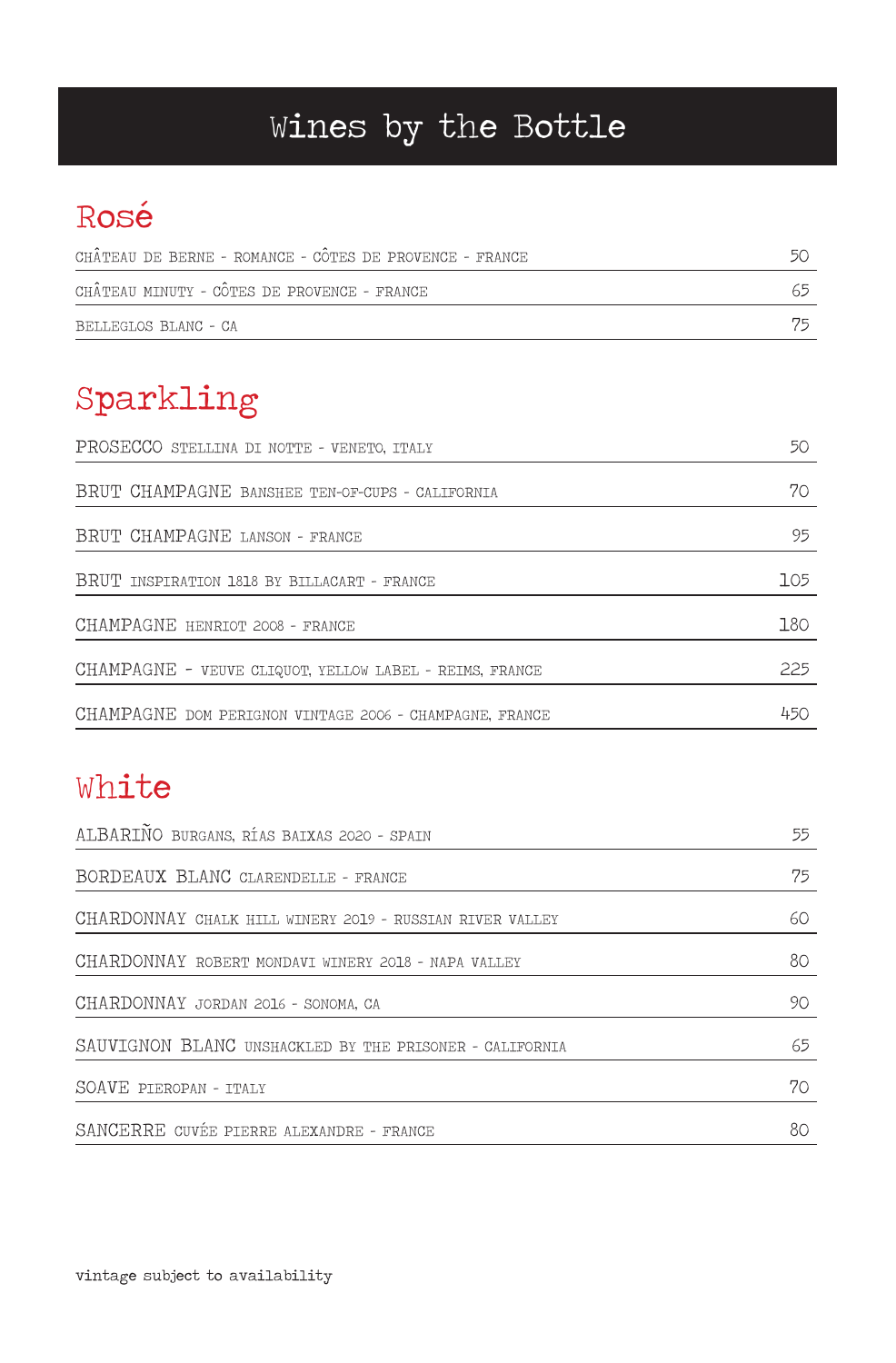# Wines by the Bottle

## Red

| RIOJA MARQUES DE CACERES 2017 - RIOJA, SPAIN                                | 60  |
|-----------------------------------------------------------------------------|-----|
| MALBEC TAHUAN, ERNESTO CATENA 2018 - MENDOZA                                | 55  |
| MERLOT EMMOLO 2011/2015 - RUTHERFORD, CA                                    | 140 |
| NEBBIOLO RENATO RATTI 2019 - PIEDMONT, ITALY                                | 60  |
| PETITE SYRAH CAYMUS SUISUN GRAND DURIF SUISUN VALLEY 2018 - CALIFORNIA      | 95  |
| PINOT NOIR ANNE AMIE VINEYARDS 2019 - WILLAMETTE VALLEY                     | 80  |
| PINOT NOIR BELLE GLOS, CLARK & TELEPHONE VINEYARD 2019 - SANTA MARIA VALLEY | 140 |
| SUPER TUSCAN BRANCAIA 2015 - TUSCANY, ITALY                                 | 65  |
| RED BLEND LEVIATHAN 2018 - CALIFORNIA                                       | 95  |
| RED BLEND THE PRISONER 2019 - CALIFORNIA                                    | 135 |
| CABERNET SAUVIGNON BONANZA BY CAYMUS, LOT 1 - CALIFORNIA                    | 70  |
| CABERNET SAUVIGNON DECOY, LIMITED - NAPA, CA                                | 85  |
| CABERNET SAUVIGNON GROTH 2014-2017 - OAKVILLE NAPA, CA                      | 120 |
| CABERNET SAUVIGNON JORDAN 2016 - ALEXANDER VALLEY, CA                       | 150 |
| CABERNET SAUVIGNON HEWITT 2013 - RUTHERFORD, NAPA, CA                       | 240 |
| CABERNET SAUVIGNON NICKEL & NICKEL "STATE RANCH" - YOUNTVILLE NAPA, CA      | 275 |
| CABERNET SAUVIGNON MAGNUM CHIMNEY ROCK 2014 - NAPA, CA                      | 425 |
| BORDEAUX BLEND QUINTESSA 2014 - RUTHERFORD, NAPA, CA                        | 450 |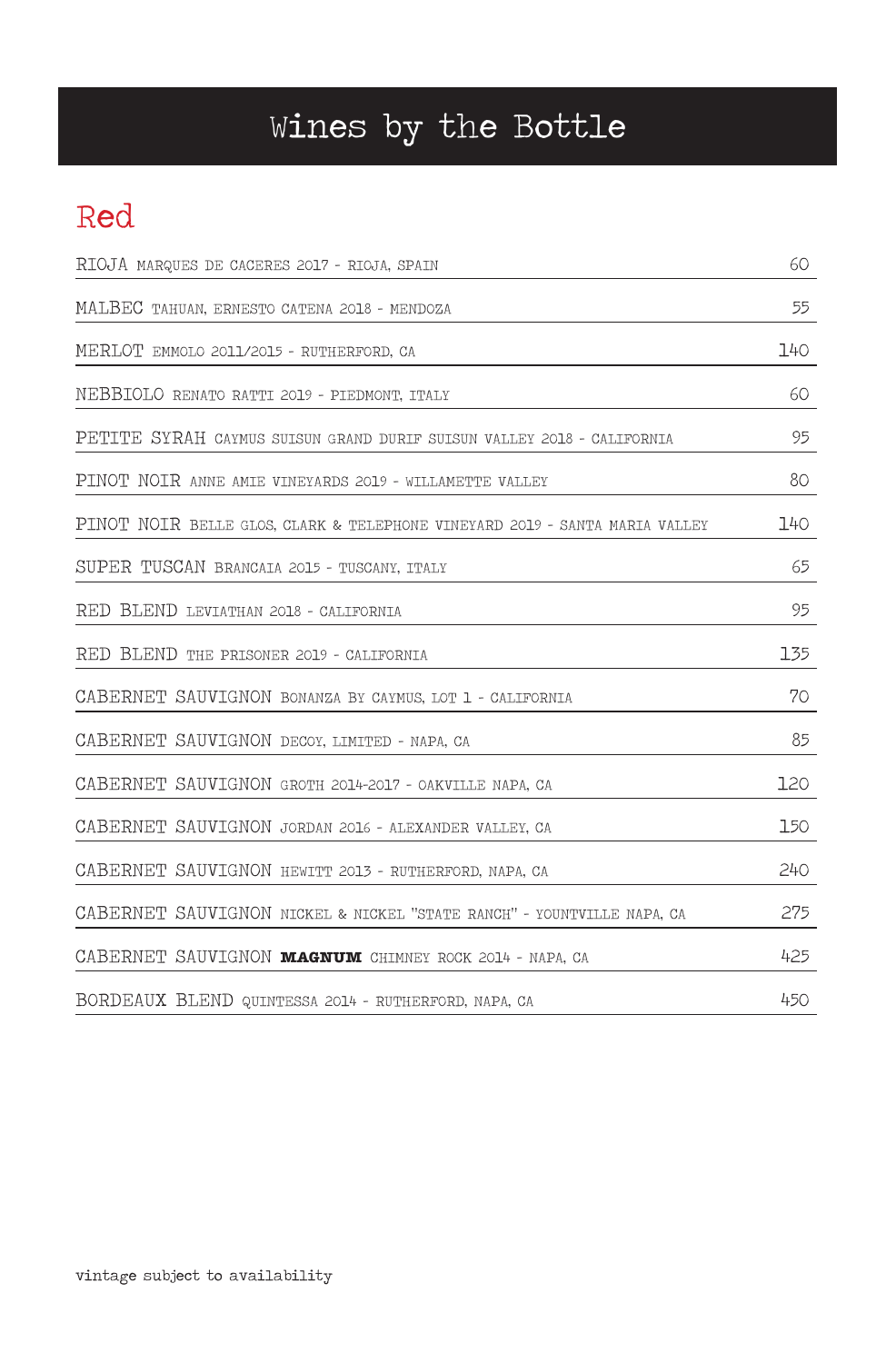## Interesting Spirits

INQUIRE WITH YOUR SERVER OR BARTENDER ON AGE, AVAILABILITY, AND IF WE HAPPENED TO COME UPON SOME EVEN MORE INTERESTING SPIRITS!

### **Bourbon**

PAPPY VAN WINKLE OLD RIP 10 YEAR PAPPY VAN WINKLE SPECIAL RESERVE 12 YEAR PAPPY VAN WINKLE 15 YEAR PAPPY VAN WINKLE 23 YEAR

# Irish Whiskey

MIDLETON REDBREAST YELLOW SPOT

# Single Malt

### **HIGHLANDS**

**ABERLOUR** DALMORE GLENMORANGIE

#### **SPEYSTDE**

BALVENIE GLENFIDDICH GLENLIVET MACALLAN

#### **TSLAY**

BOWMORE BRUICHLADDICH LAGAVULLIN

### BLENDED SCOTCH

CHIVAS JW BLACK

#### BEYOND SCOTLAND

HIBIKI

### Tequila

CLASE AZUL DON JULIO 1942 PATRON GRAN BORDEOS

# Cognac

LOUIS VIII

## Port

GRAHAMS 20

# cocktail classes

EVERY FIRST WEDNESDAY OF THE MONTH AT WINNIE'S JAZZ BAR PARTICIPANTS RECEIVE 15% OFF DINNER BEFORE OR AFTER AT PARKER & QUINN



SCAN QR CODE FOR MORE INFORMATION!